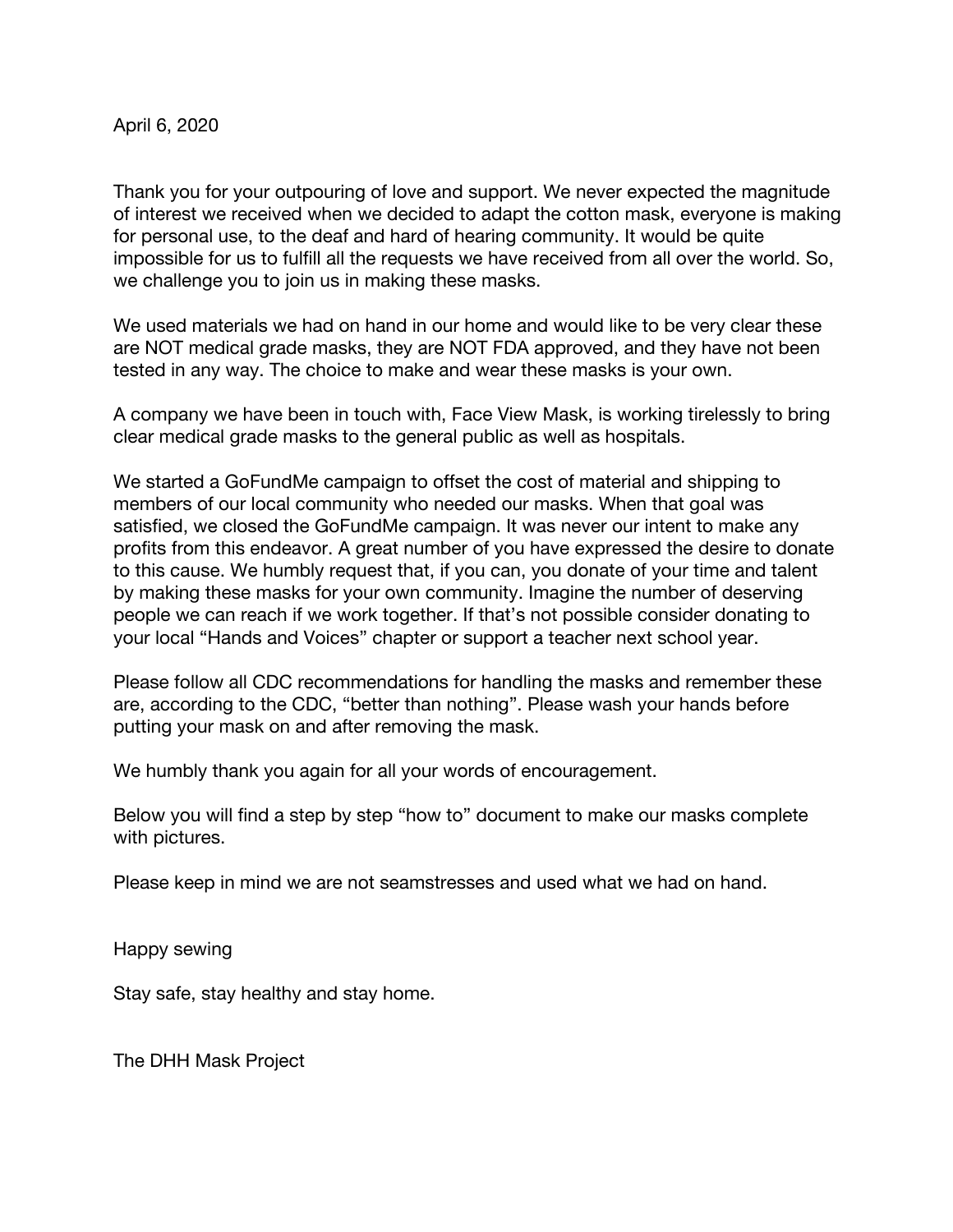## Homemade Cotton Mask for Deaf and Hard of Hearing During COVID-19

## **Materials:**

- (2) 9"x6" pieces of fabric material for mask, washed and ironed (we use 100% cotton fabric)
- 8 gauge clear vinyl fabric, cut into a 3"x5" rectangle (available at fabric stores)
- Thread
- Sewing Machine (optional)
- Pipe Cleaner or Twist Ties, cut into 6" pieces
- (2) pieces of  $\frac{1}{4}$ " width elastic OR (4) pieces of 27" flat shoelace or (4) pieces of 1/4" width Ribbon, cut into 27" pieces
- Scissors
- $\bullet$  Ruler
- Pencil/Pen to mark fabric
- Sewing needle
- Sewing Pins
- Dawn dish soap
- $\bullet$  4" x 2" rectangle template
- $\bullet$  3.5" x 1.5" rectangle template



## **Instructions:**

1. Cut cloth fabric into two pieces of 9" x 6" rectangle.



2. Match up the two pieces of fabric with the two right sides together. If you are using a solid color material, there may not be a right and wrong side. Place your 4" x 2" template in the center of your fabric squares, and trace all the way around the square.

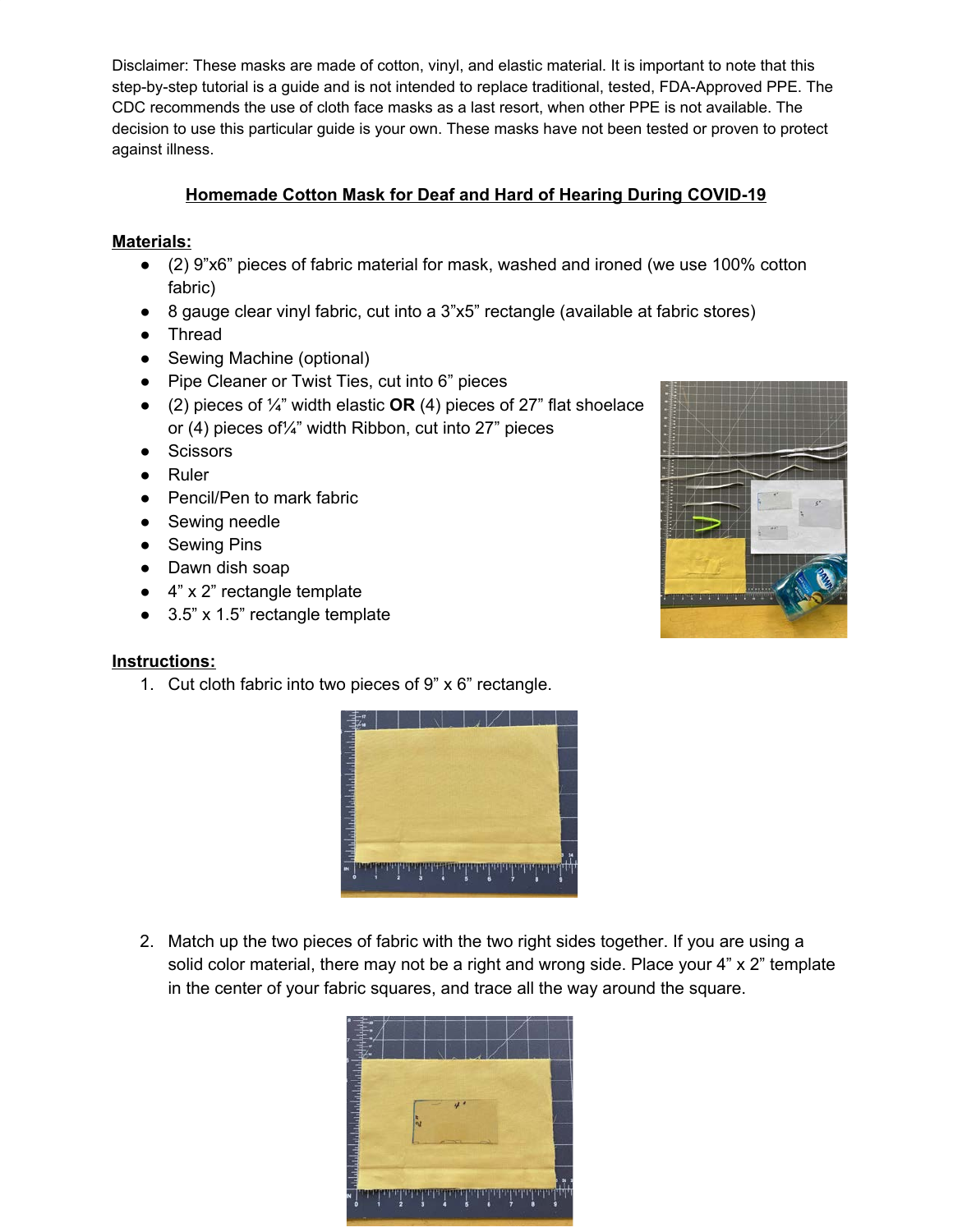3. Using your smaller template, make a second square that is  $3\frac{1}{2}$ " x  $1\frac{1}{2}$ " in the center of your previously traced/drawn square on the fabric. You should now have two squares on your fabric, one inside the other. Tracing the second square gives you your 1/4" seam allowance for the opening.



4. Pin the fabric on all four sides of the larger rectangle so the fabric remains in place, and then cut out the 3  $\frac{1}{2}$ " x 1  $\frac{1}{2}$ " rectangle in the center of your fabric.



5. Cut diagonally into the corners of the 4"x2" rectangle. Fold your quarter inch allowance up on all four sides and pin them in place. When completed, all four sides of your rectangle on both pieces of fabric should be folded up, with the folded pieces facing out.

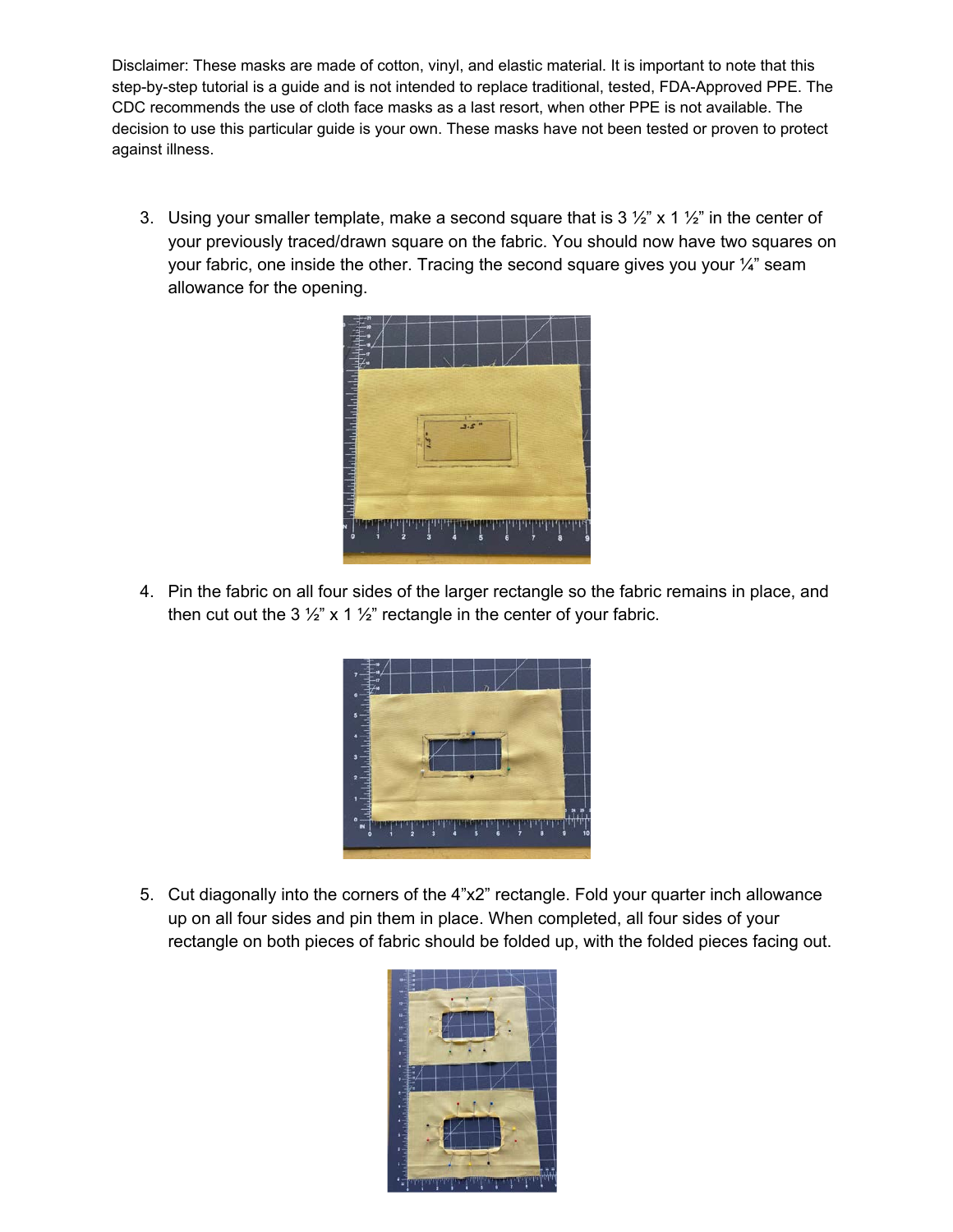6. Sew your 1/4" seam allowance on all four sides of both pieces of fabric.



7. Put fabric pieces back together, with the seam allowance facing out, right sides together. Pin the two pieces of fabric together for added stability. Sew the two pieces of fabric together with a 1/4" seam allowance on all four sides. Cut your corners outside the thread line for a cleaner corner on the finished mask.



8. Using the opening in the center of the fabric, turn the mask right-side-out. Determine which 9" side is going to be the top of the mask. Fold your 6" pipe cleaner piece in half. Slide the pipe cleaner/twist tie into the center of the top edge of the 9" side of fabric and sew one end closed and then sew the other end closed. Finally, sew just below the pipe cleaner/twist tie, securing it in place.

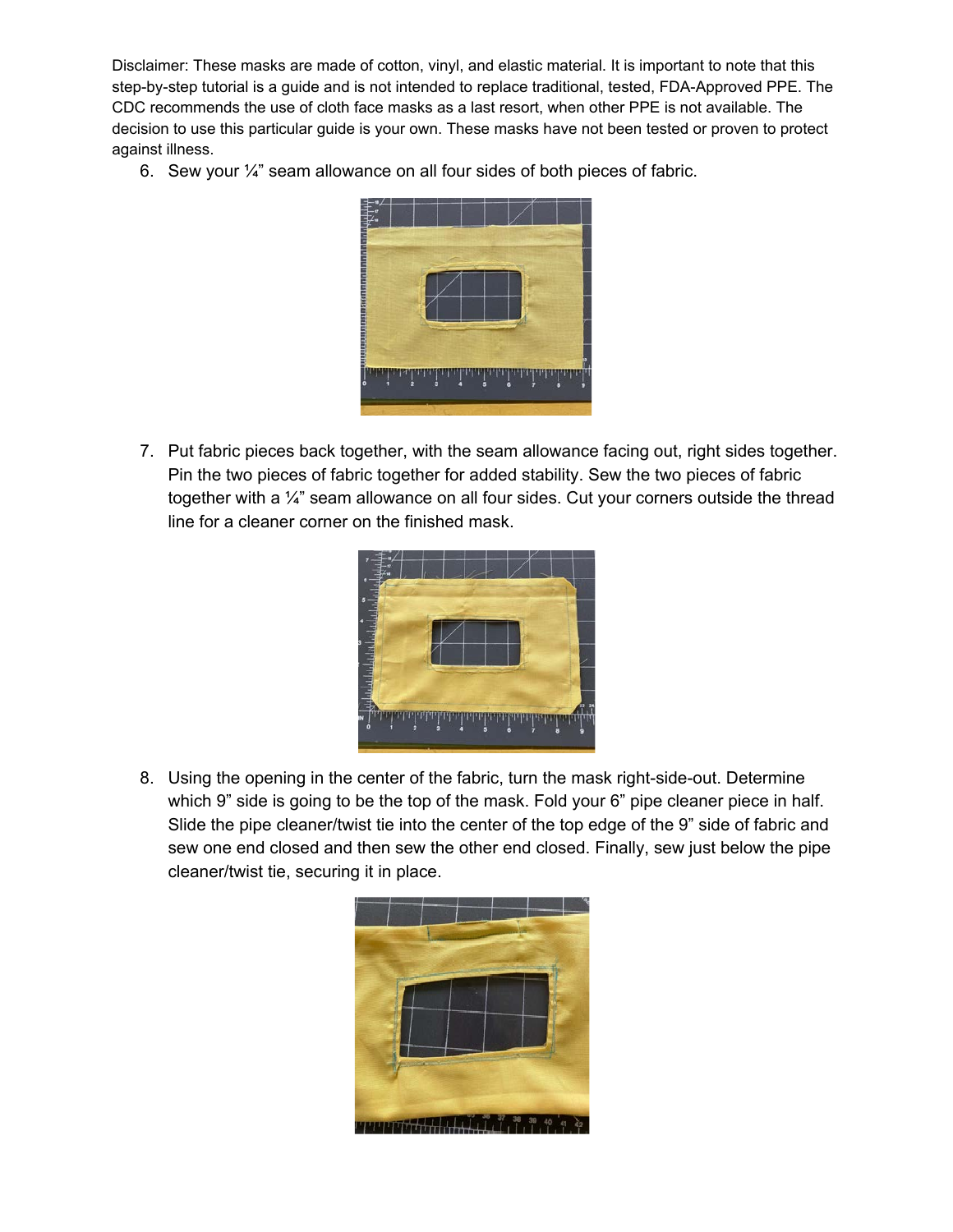9. Insert your 3"x5" piece of vinyl into the hole in the middle of the fabric, and sandwich it in between the two pieces. Secure the vinyl inside the window with sewing pins, and sew all the way around. After you sew the vinyl into the fabric, tug on the fabric to ensure there are no gaps in the stiching.



10. Pin the elastics/shoelaces/ribbon to the edges of the 6" side of the mask. Use one 7" elastic or two 27" inch shoelaces per side. Pin one end of the elastic to the top corner and one end to the bottom corner. If using shoelaces: Place the end of one shoelace about half an inch down from the top. Place the other shoelace at the bottom of the mask, using the same measurements. Ensure you are sewing over top of the woven part of the shoelace, not the plastic aglet.





11. Sew the elastics/shoelaces to the fabric. Sew forward and backward over the elastic/shoelace several times to ensure it is secure. Repeat on the other 6" side.

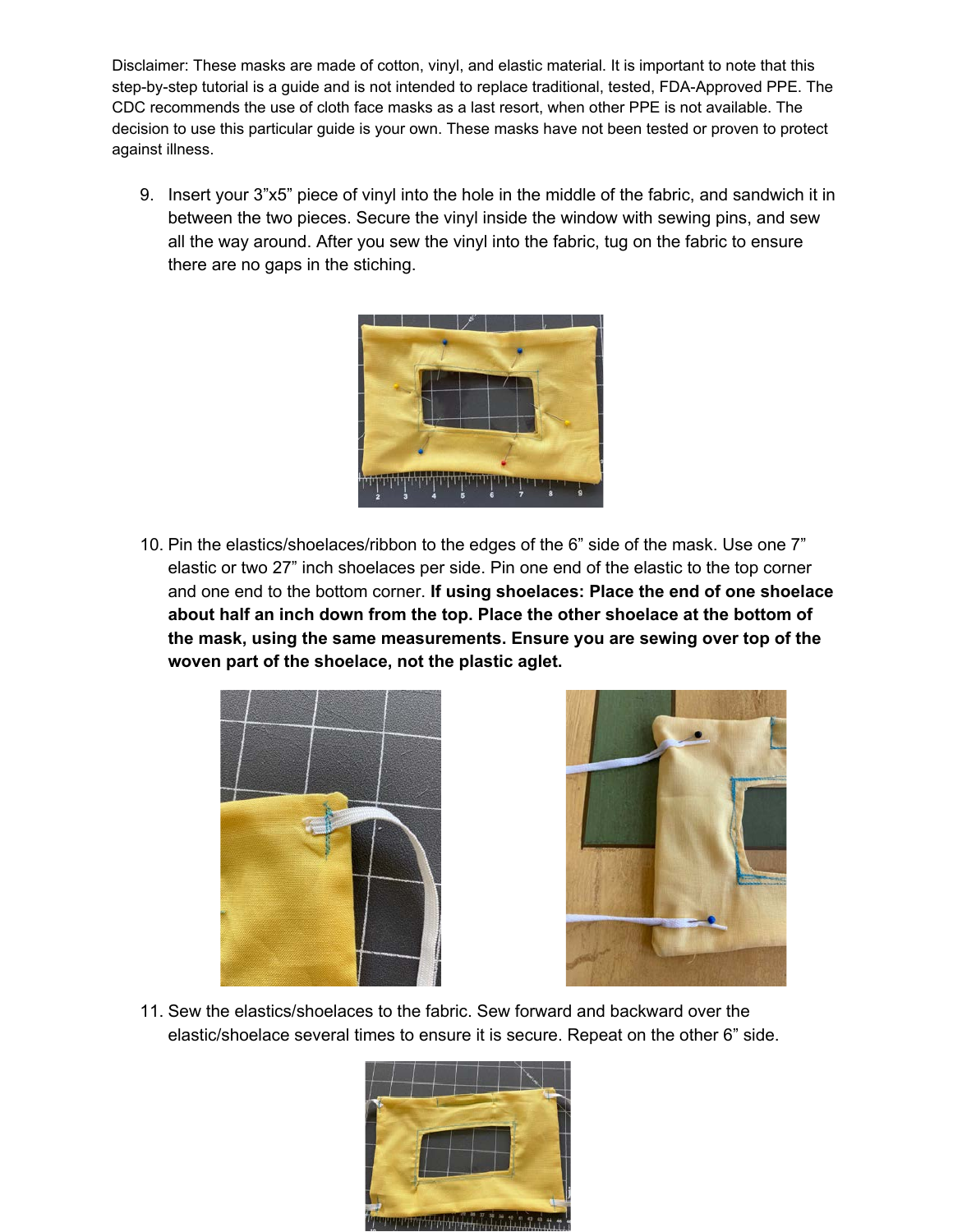12. To make the pleats, start by folding down the top corner about an inch down, folding the fabric into itself. Pin down for security. Move down the fabric about an inch, and create another pleat. Pin down for security. Finally, move about another inch down and make your third fold. Pin down for security. All pleats should fold in the same direction.



- 13. Repeat the pleat process on the other side of the mask, ensuring the pleats are going in the same direction throughout the mask.
- 14. Sew over the pleats, making a straight seam all the way down the side of the mask. Repeat on the other side of the mask.
- 15. Finally, in the center of the bottom 9" length, make two  $\frac{1}{4}$ " vertical pleats next to each other and then sew over the pleats. This will help the mask be more form-fitting to your chin.



- 16. When the mask is completely finished, your nose should be covered by fabric, not by vinyl.
- 17. To prevent fogging inside the mask, place a small drop of dawn on your finger and rub it on the inside of the vinyl on the mask.